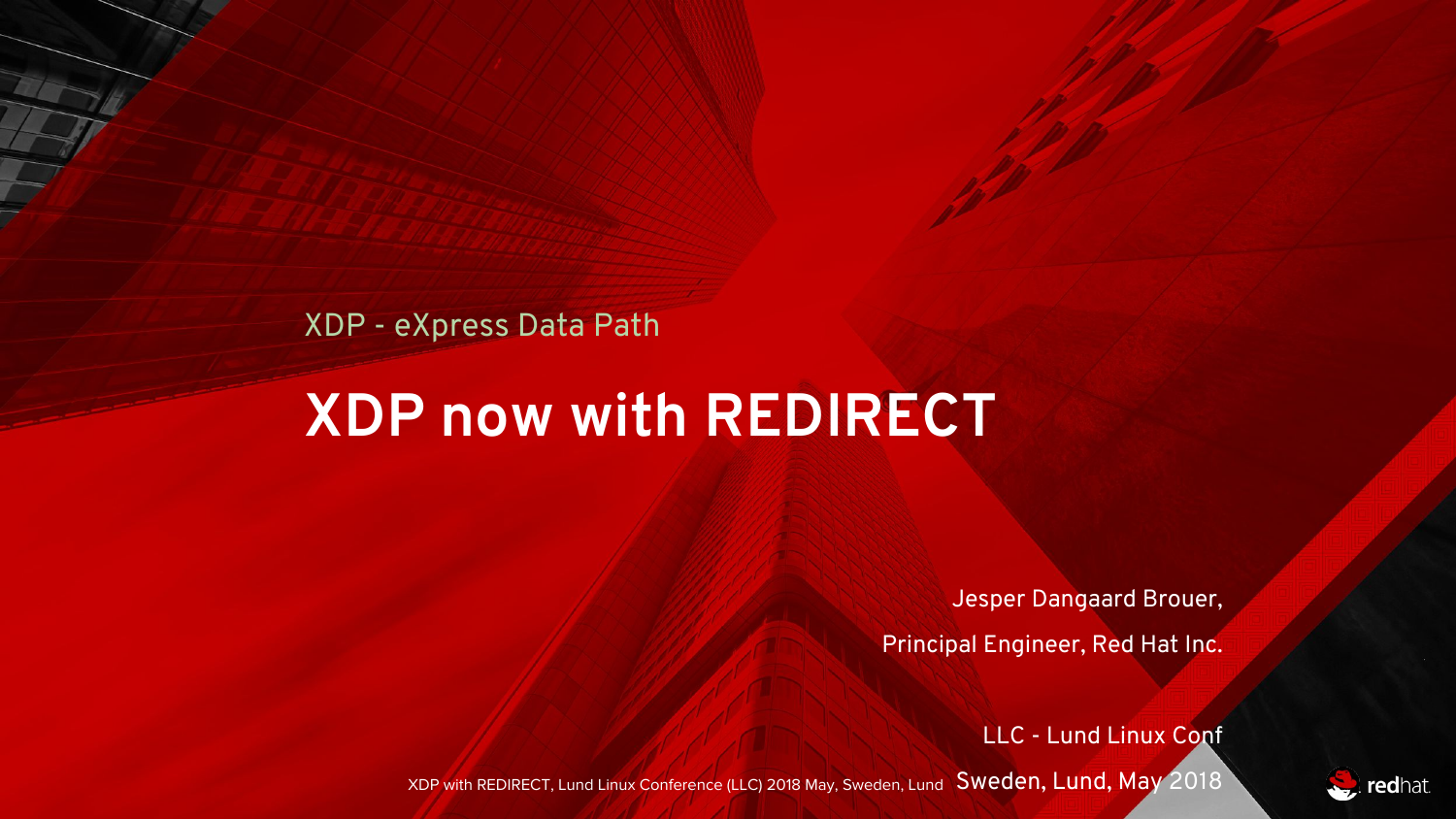#### Intro: What is XDP?

Really, don't everybody know what XDP is by now?!

Basically: New layer in the kernel network stack

- Before allocating the SKB
	- Driver level hook at DMA level
- Means: Competing at the same "layer" as DPDK / netmap
- Super fast, due to
	- Take action/decision earlier (e.g. skip some network layers)
	- No-memory allocations
- Not kernel bypass, data-plane is kept inside kernel
	- via BPF: makes early network stack run-time programmable
	- Cooperates with kernel

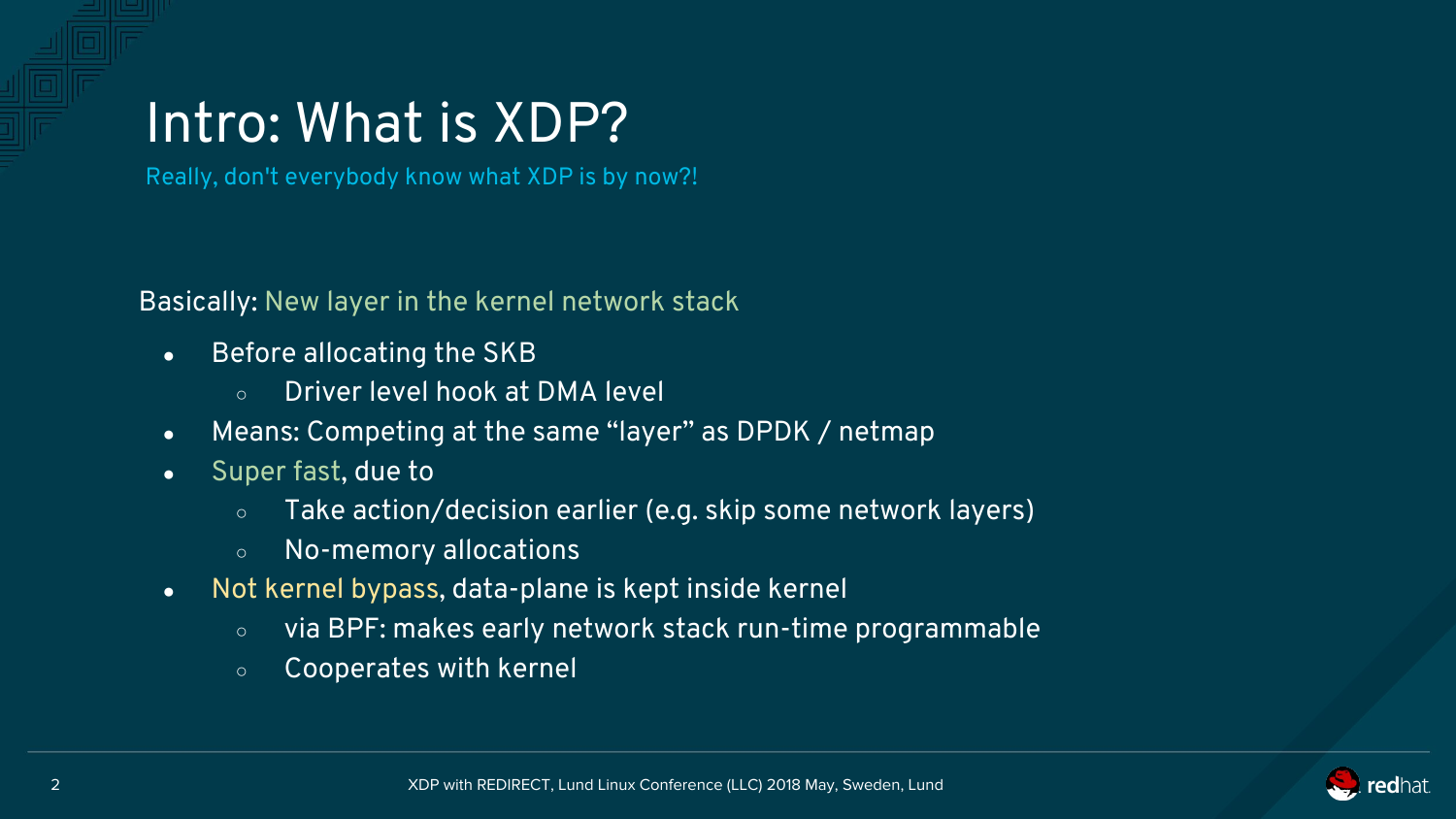# Intro: XDP: data-plane and control-plane

Overall design

**Data-plane:** inside kernel, split into:

- Kernel-core: Fabric in charge of moving packets quickly
- In-kernel BPF program:
	- Policy logic decide action
	- Read/write access to packet

#### **Control-plane:** Userspace

- Userspace load BPF program
- Can control program via changing BPF maps
- Everything goes through bpf system call

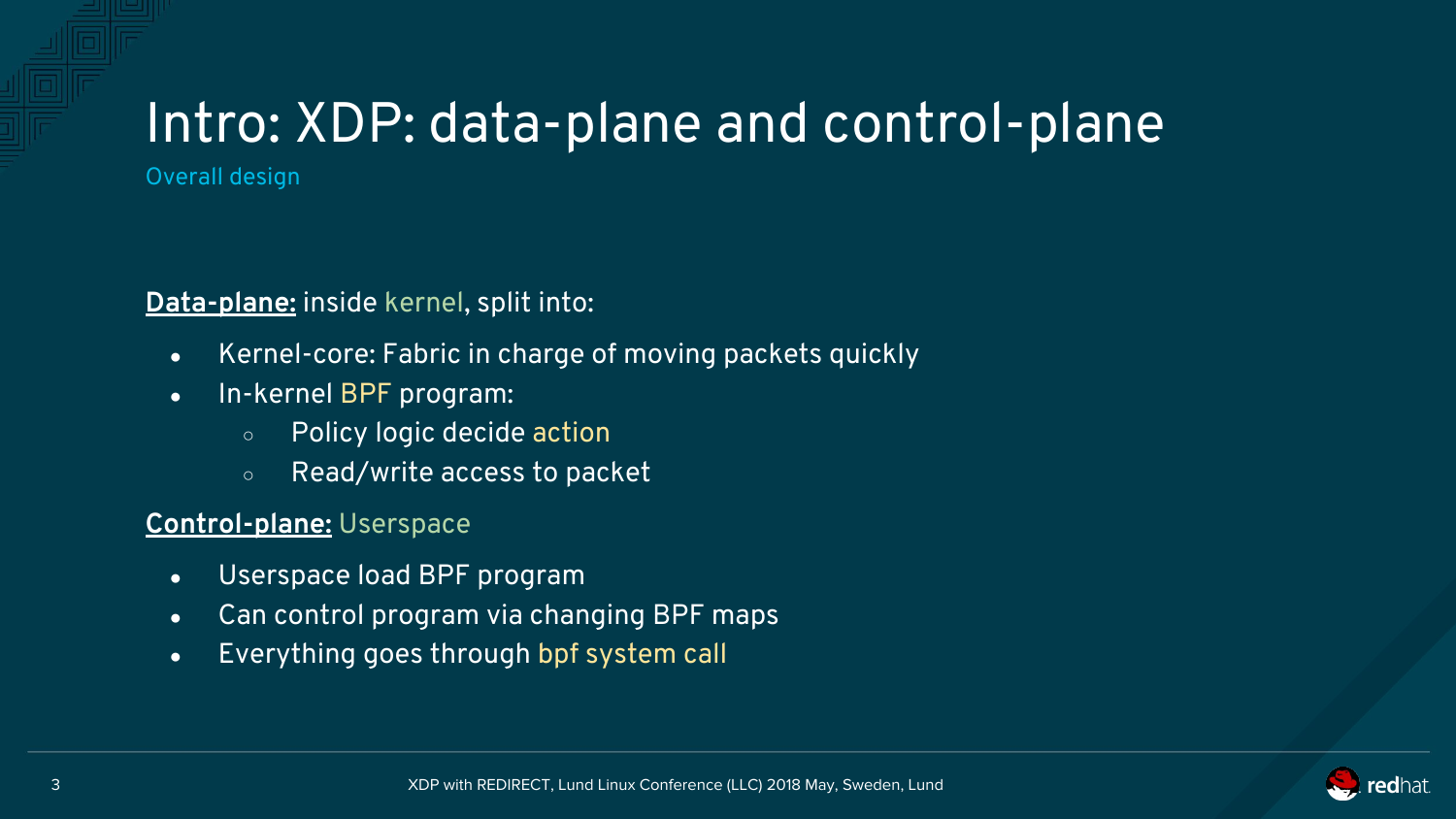### Intro: XDP actions and cooperation

What are the basic building blocks I can use?

BPF program return an action or verdict

• XDP\_DROP, XDP\_PASS, XDP\_TX, XDP\_ABORTED, XDP\_REDIRECT

How to cooperate with network stack

- Pop/push or modify headers: Change RX-handler kernel use
	- $\circ$  e.g. handle protocol unknown to running kernel
- Can propagate 32Bytes meta-data from XDP stage to network stack
	- TC (clsbpf) hook can use meta-data, e.g. set SKB mark

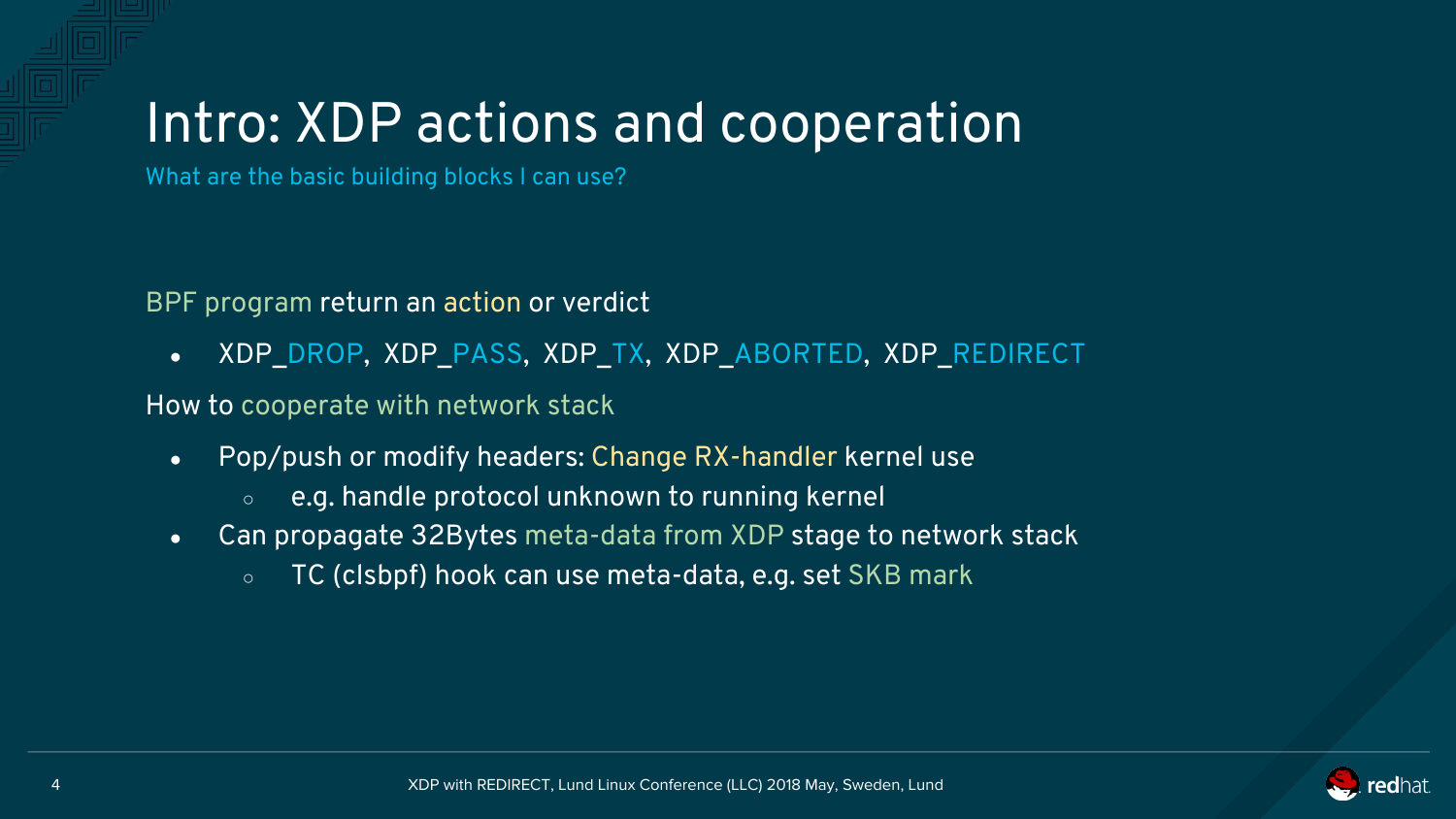### Intro: Why kernel developers should love BPF

How BPF avoids creating a new kernel ABI for every new user-invented policy decision?

BPF is sandboxed code running inside kernel (XDP only loaded by root)

- A given kernel BPF hook just define:
	- $\circ$  possible actions and limit helpers (that can lookup or change kernel state)

Users get programmable policies (within these limits)

- Userspace "control-plane" API tied to userspace app (not kernel API)
	- $\circ$  likely via modifying a BPF-map
- No longer need a kernel ABI
	- like sysctl/procfs/ioctls etc.

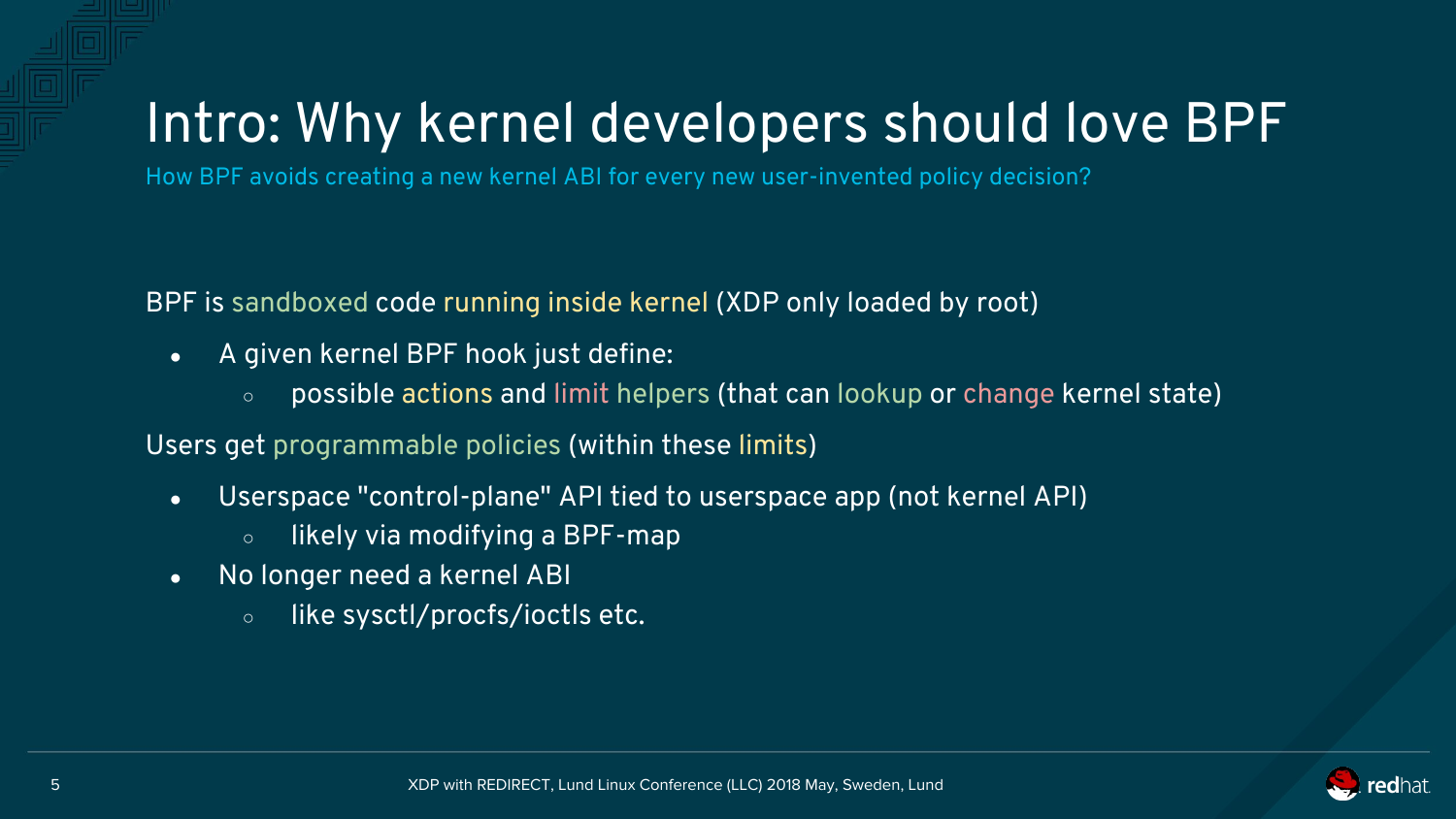#### Next slides Why XDP\_REDIRECT is so interesting?!

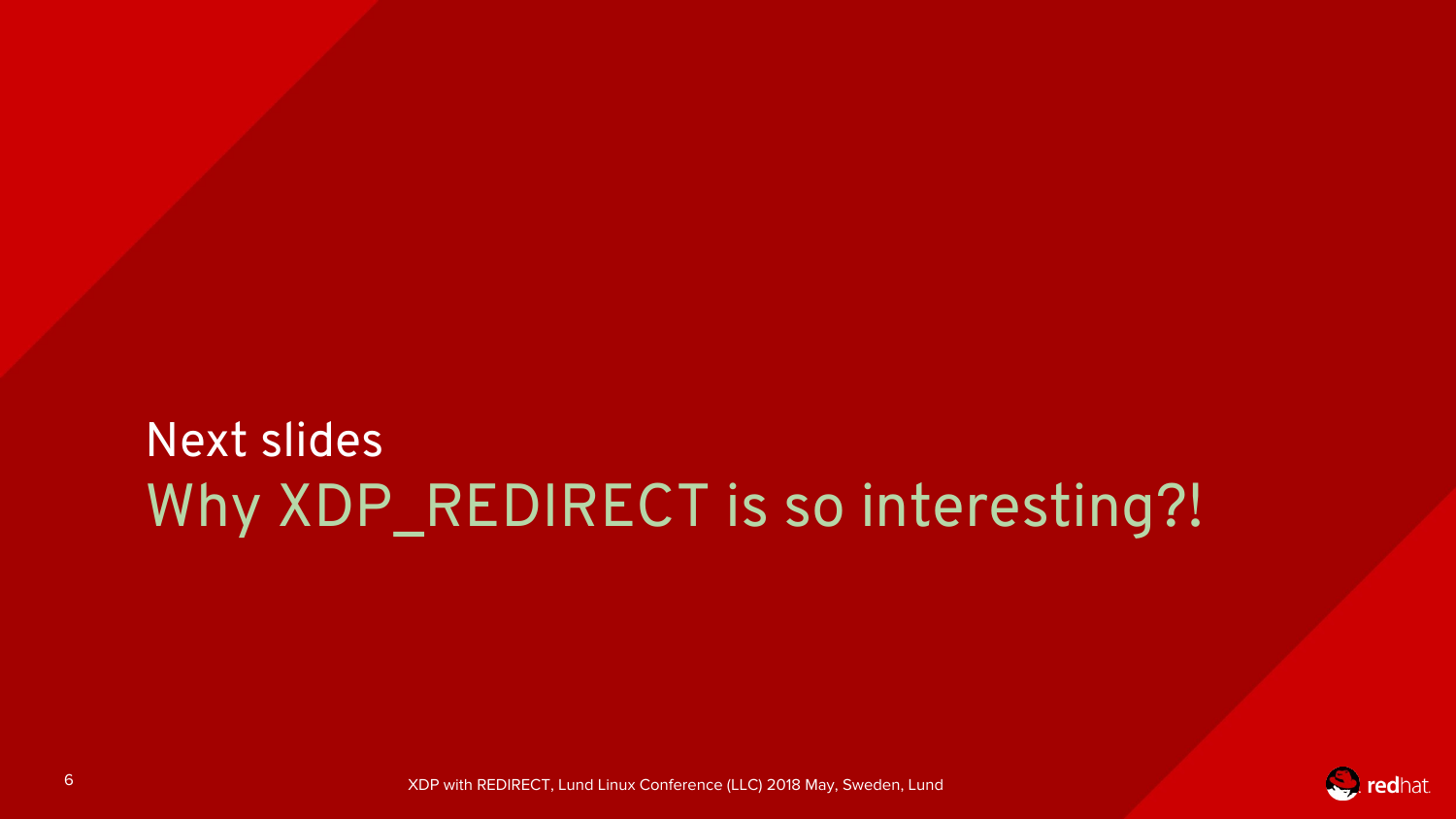# New XDP action XDP\_REDIRECT

First lets cover the basics...

XDP got new action code XDP\_REDIRECT (that drivers must implement)

- In basic form: Redirecting RAW frames out another net\_device/ifindex
- Egress driver: implement ndo xdp xmit (and ndo xdp flush)

Performance low without using a map for redirect (single CPU core numbers):

- Using helper:  $bpf\_redirect$  = 7.5 Mpps
- Using helper: bpf\_redirect\_map =  $13.0$  Mpps

What is going on?

• Using redirect maps is a HUGE performance boost, why!?

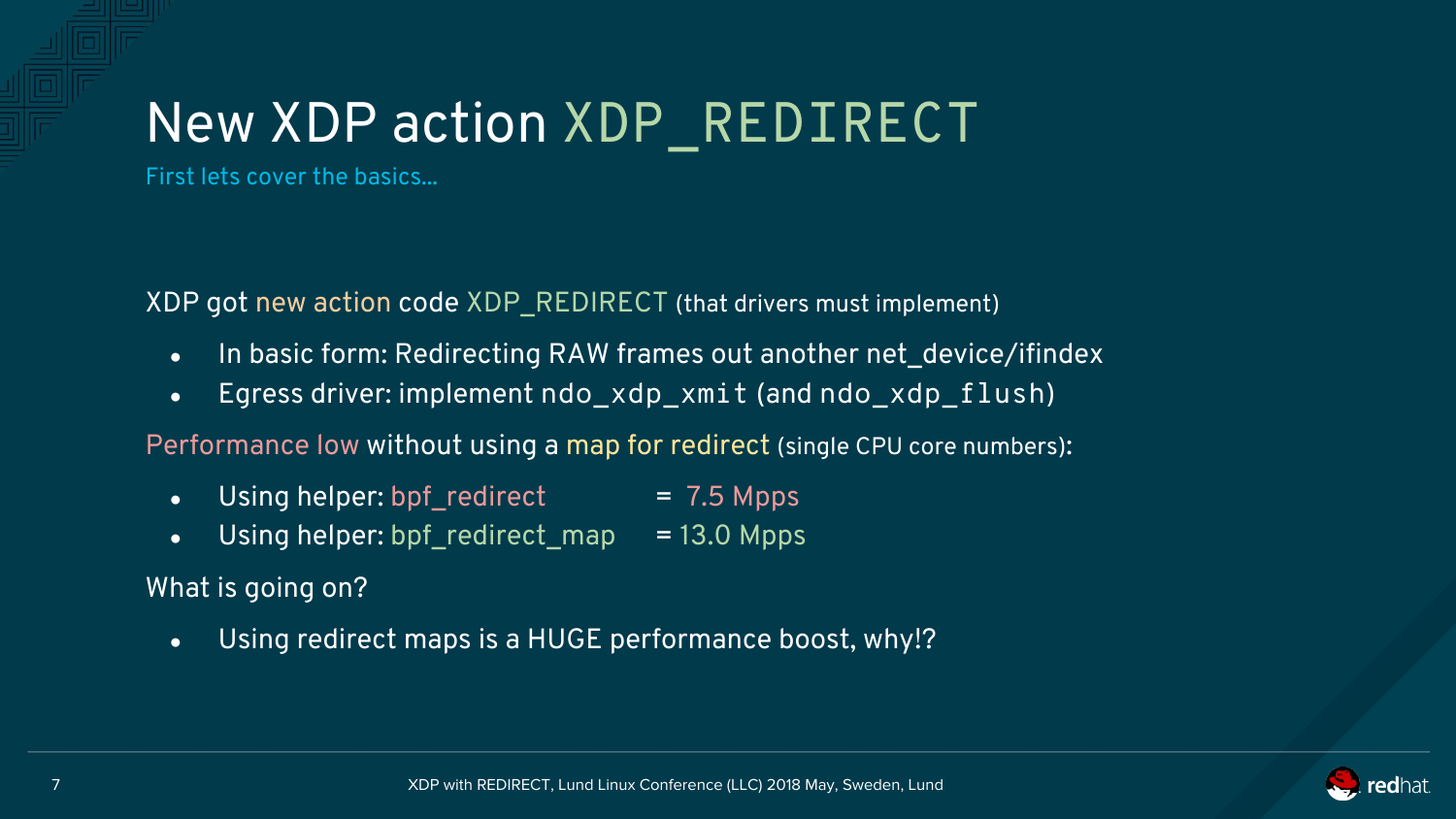# Novel: redirect using BPF maps

Why is it so brilliant to use BPF maps for redirecting?

Basic design: Simplify changes needed in drivers

• "Redirect" is more generic, than "forwarding"

#### First trick: Hide RX bulking from driver code

- Driver still processes packets one at a time calling xdp\_do\_redirect
- End of driver NAPI poll routine "flush" (max 64 packets) call xdp\_do\_flush\_map
- Thus, bulking via e.g. delaying expensive NIC tailptr/doorbell

Second trick: invent new types of redirects easy

- Without changing any driver code!
- Hopefully last XDP action code(?)

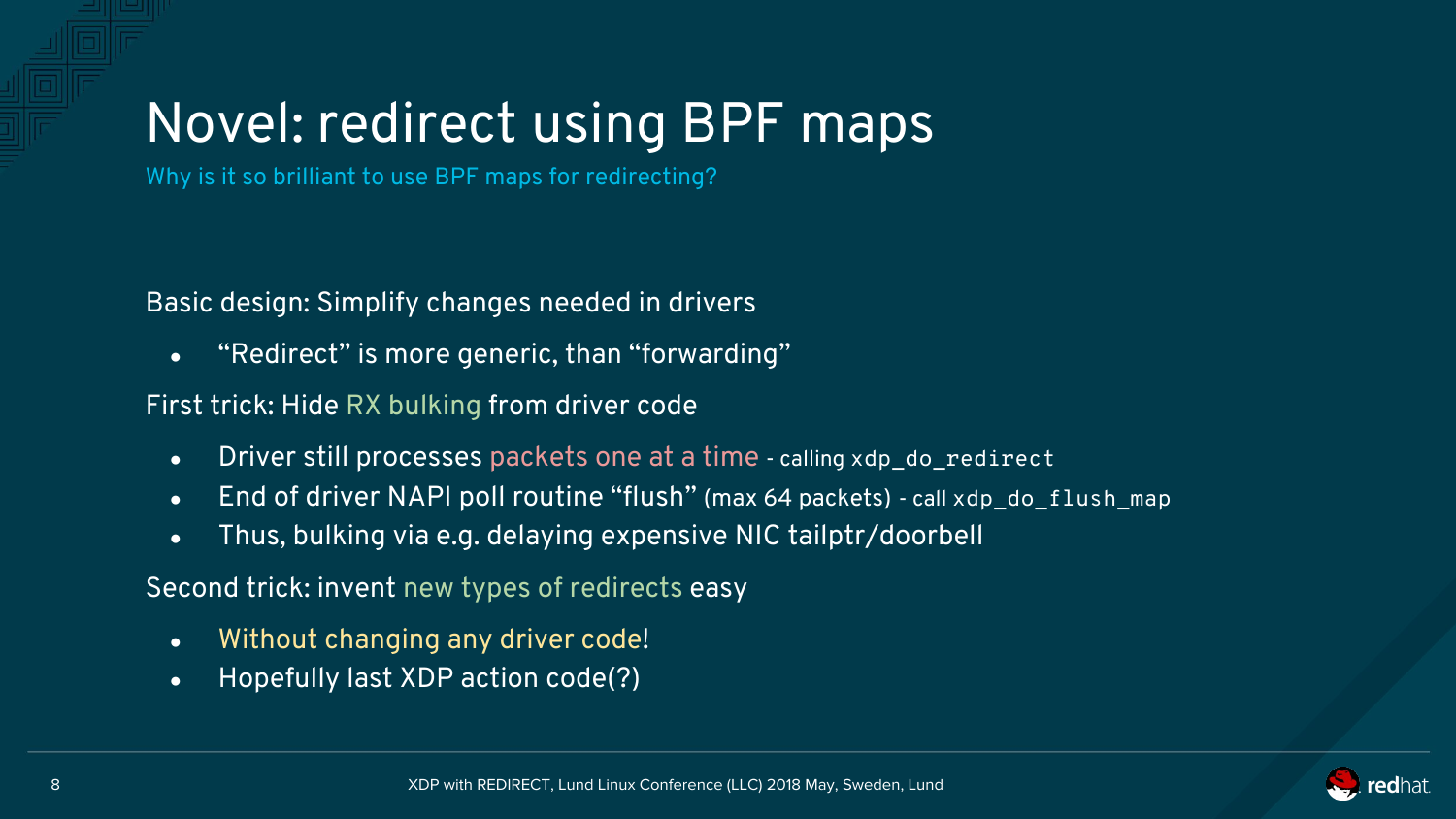# Redirect map types

What kind of redirects are people inventing?!

#### The "devmap": BPF\_MAP\_TYPE\_DEVMAP

• Contains net devices, userspace adds them via ifindex to map-index

The "cpumap": BPF\_MAP\_TYPE\_CPUMAP

- Allow redirecting RAW xdp frames to remote CPU
	- $\circ$  SKB is created on remote CPU, and normal network stack invoked
- The map-index is the CPU number (the value is queue size)
- Upcoming AF\_XDP "xskmap": BPF\_MAP\_TYPE\_XSKMAP
	- Allow redirecting RAW xdp frames into userspace
		- via new Address Family socket type: AF\_XDP
		- (More in Björn Töpel's talk later....)

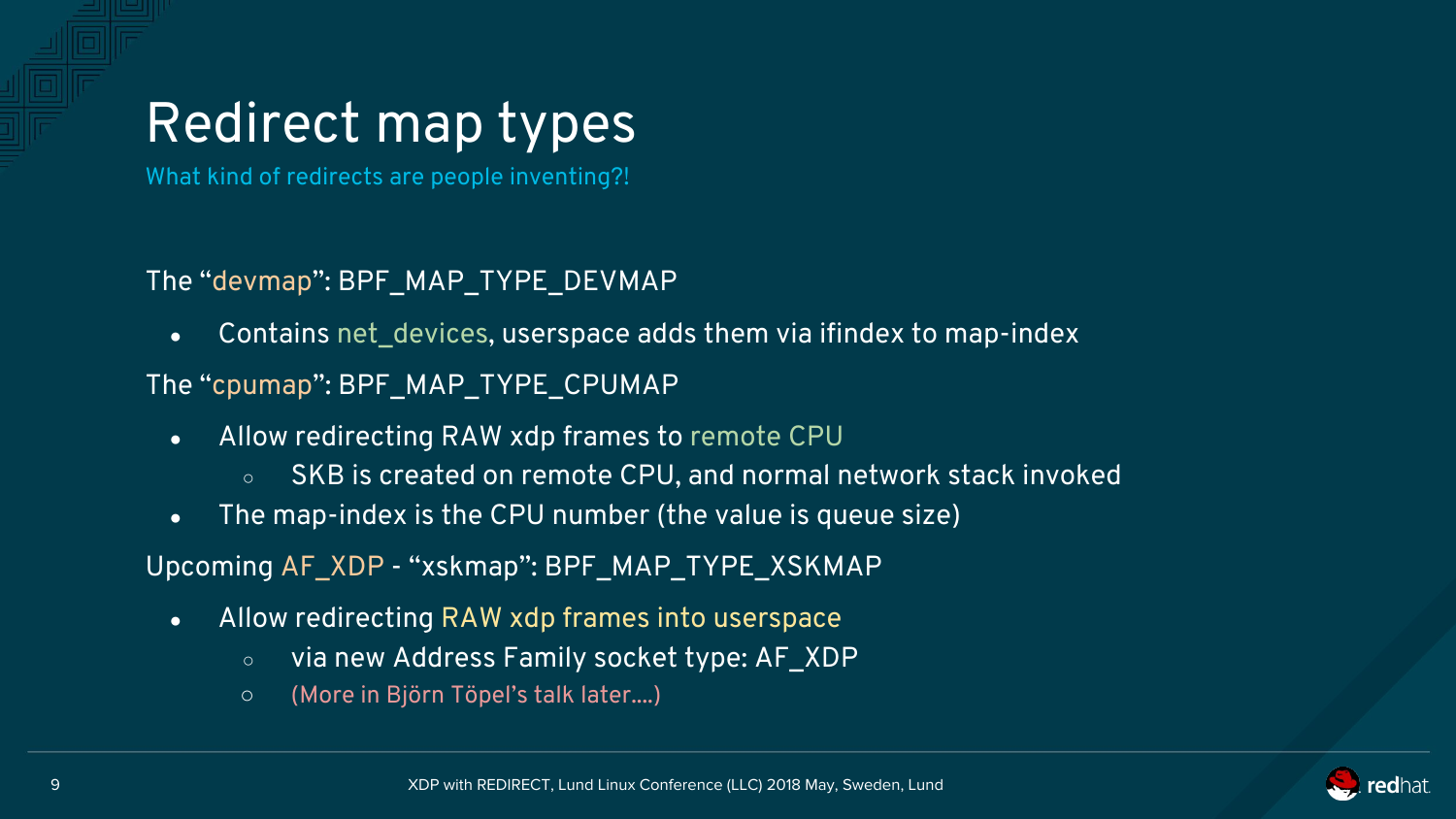#### Next slides What is this CPUMAP redirect?



XDP with REDIRECT, Lund Linux Conference (LLC) 2018 May, Sweden, Lund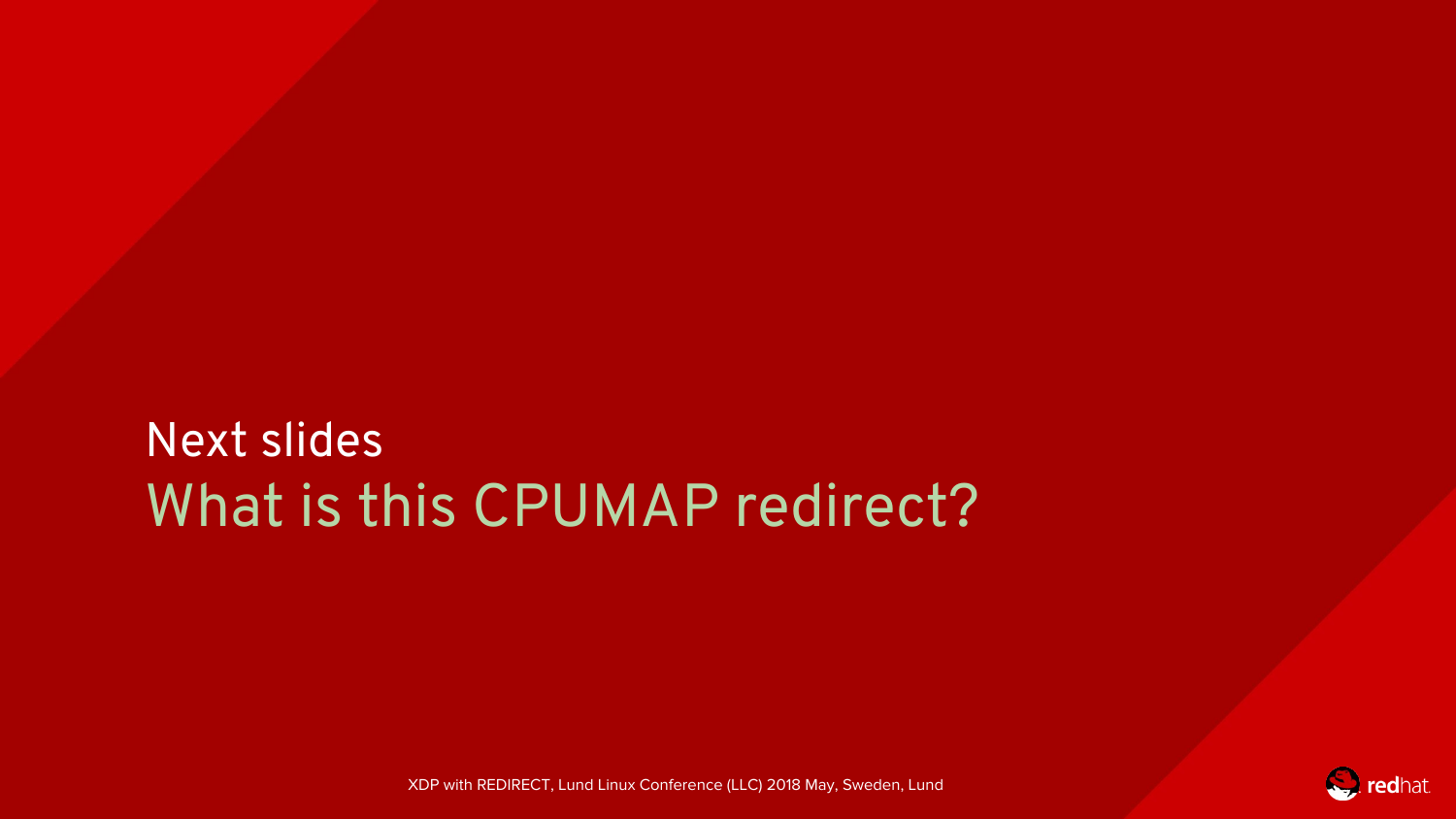# XDP\_REDIRECT + cpumap

What is cpumap redirect?

Basic cpumap properties

- Enables redirection of XDP frames to remote CPUs
- Moved SKB allocation outside driver (could help simplify drivers)

Scalability and isolation mechanism

- Allows isolating/decouple driver XDP layer from network stack
	- Don't delay XDP by deep call into network stack
- Enables DDoS protection on end-hosts (that run services)
	- XDP fast-enough to avoid packet drops happen in HW NICs

Another use-case: Fix NIC-HW RSS/RX-hash broken/uneven CPU distribution

• Proto unknown to HW: e.g. VXLAN and double-tagged VLANs

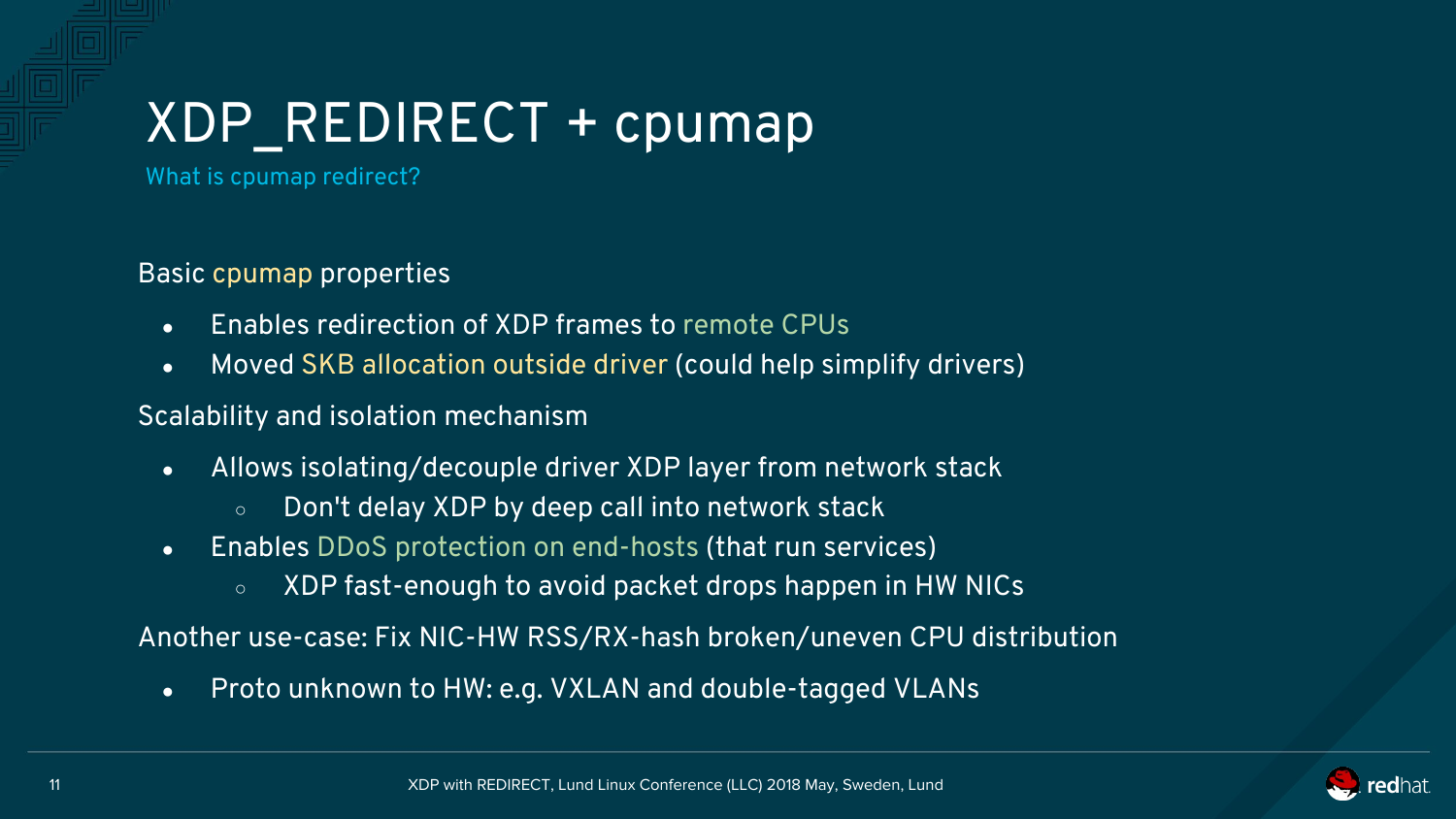# Cpumap redirect: CPU scaling

Tricky part getting cross CPU delivery fast-enough

Cpumap architecture: Every slot in array-map: dest-CPU

- MPSC (Multi Producer Single Consumer) model: per dest-CPU
	- Multiple RX-queue CPUs can enqueue to single dest-CPU
- Fast per CPU enqueue store (for now) 8 packets
	- Amortized enqueue cost to shared ptr\_ring queue via bulk-enq
- Lockless dequeue, via pinning kthread CPU and disallow ptraing resize

Important properties from main shared queue ptr\_ring (cyclic array based)

- Enqueue+dequeue don't share cache-line for synchronization
	- Synchronization happens based on elements
	- In queue almost full case, avoid cache-line bouncing
	- In queue almost empty case, reduce cache-line bouncing via bulk-enq

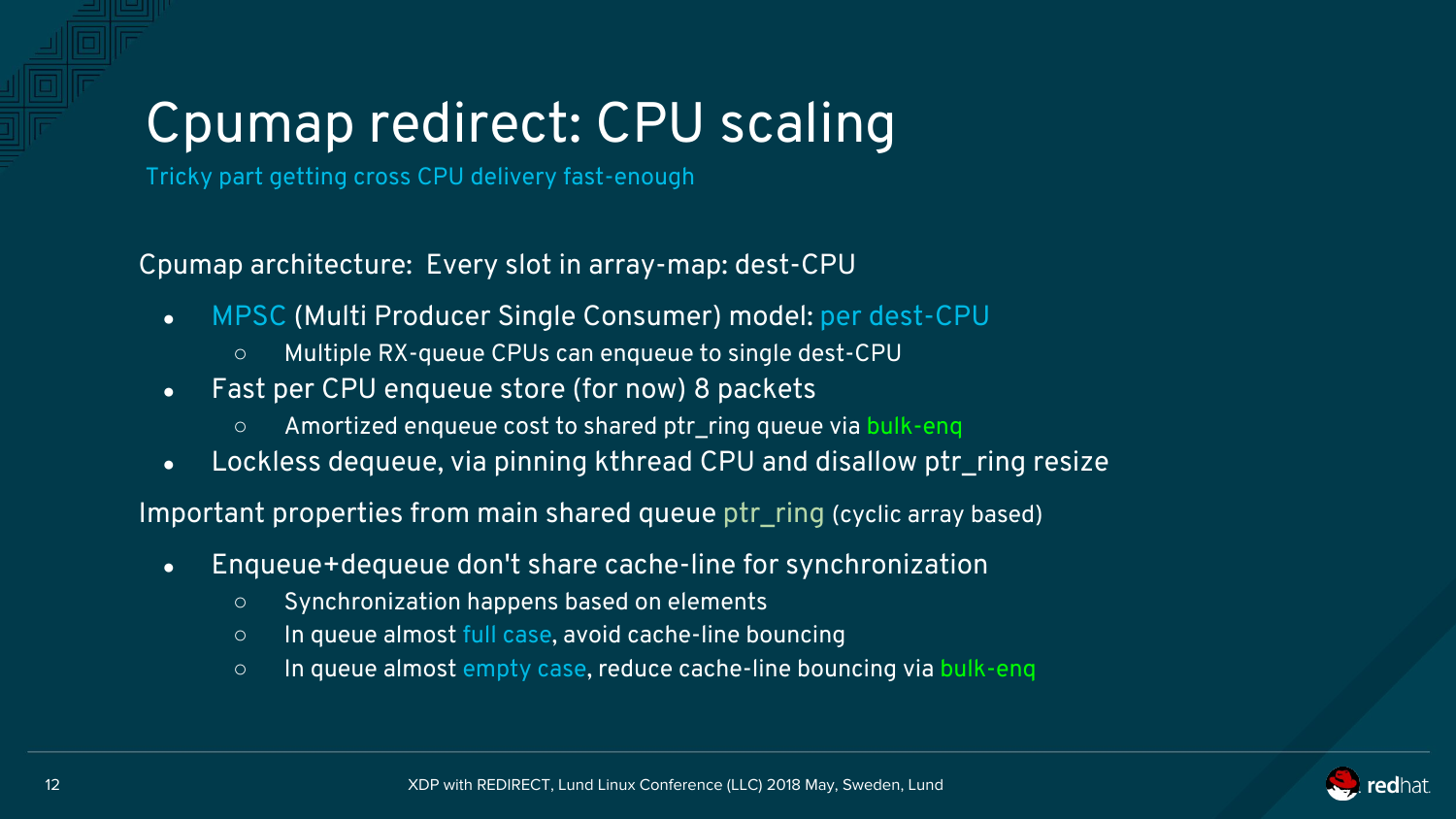### CPU scheduling via cpumap

Queuing and scheduling in cpumap

Hint: Same CPU sched possible

But adjust /proc/sys/kernel/sched\_wakeup\_granularity\_ns



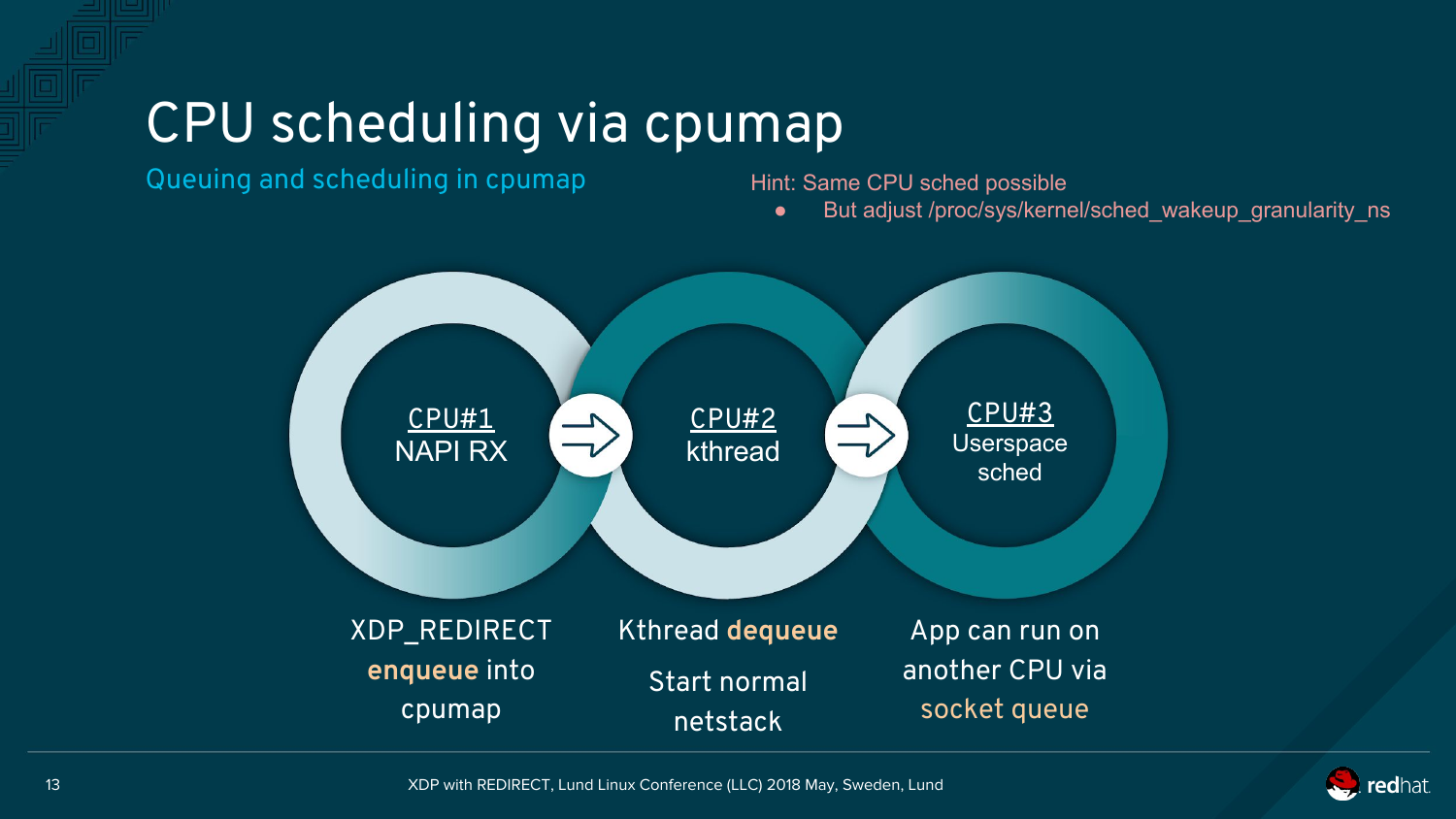#### Next slides Recent changes to XDP core

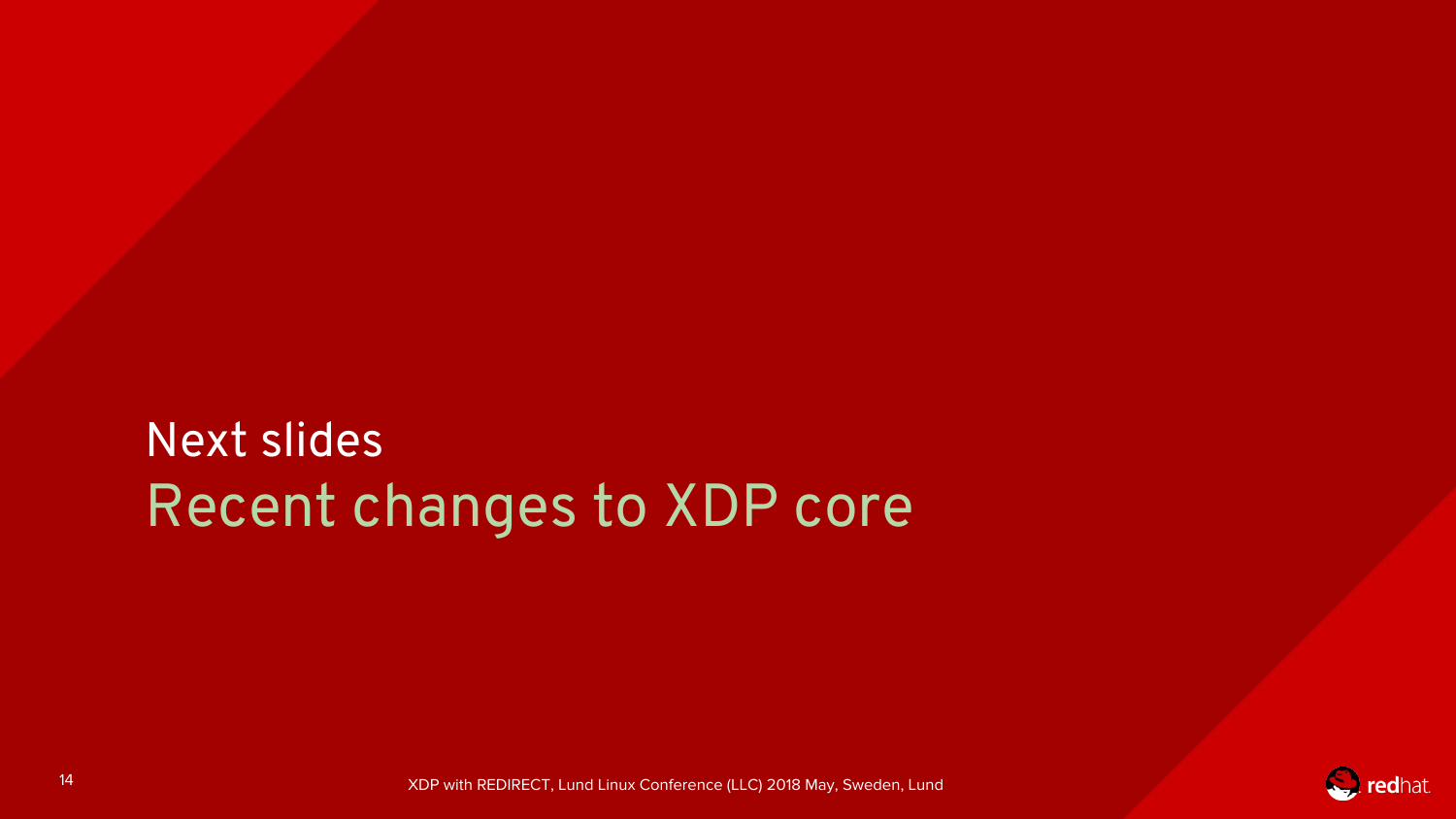# Recent change: Information per RX-queue

Recent change in: kernel v4.16

Long standing request: separate BPF programs per RX queue

• This is not likely to happen... because

Solution instead: provide info per RX queue (xdp\_rxq\_info)

- Info: ingress net\_device (Exposed as: ctx->ingress\_ifindex)
- Info: ingress RX-queue number (Exposed as: ctx->rx\_queue\_index)

Thus, NIC level XDP/bpf program can instead filter on rx\_queue\_index

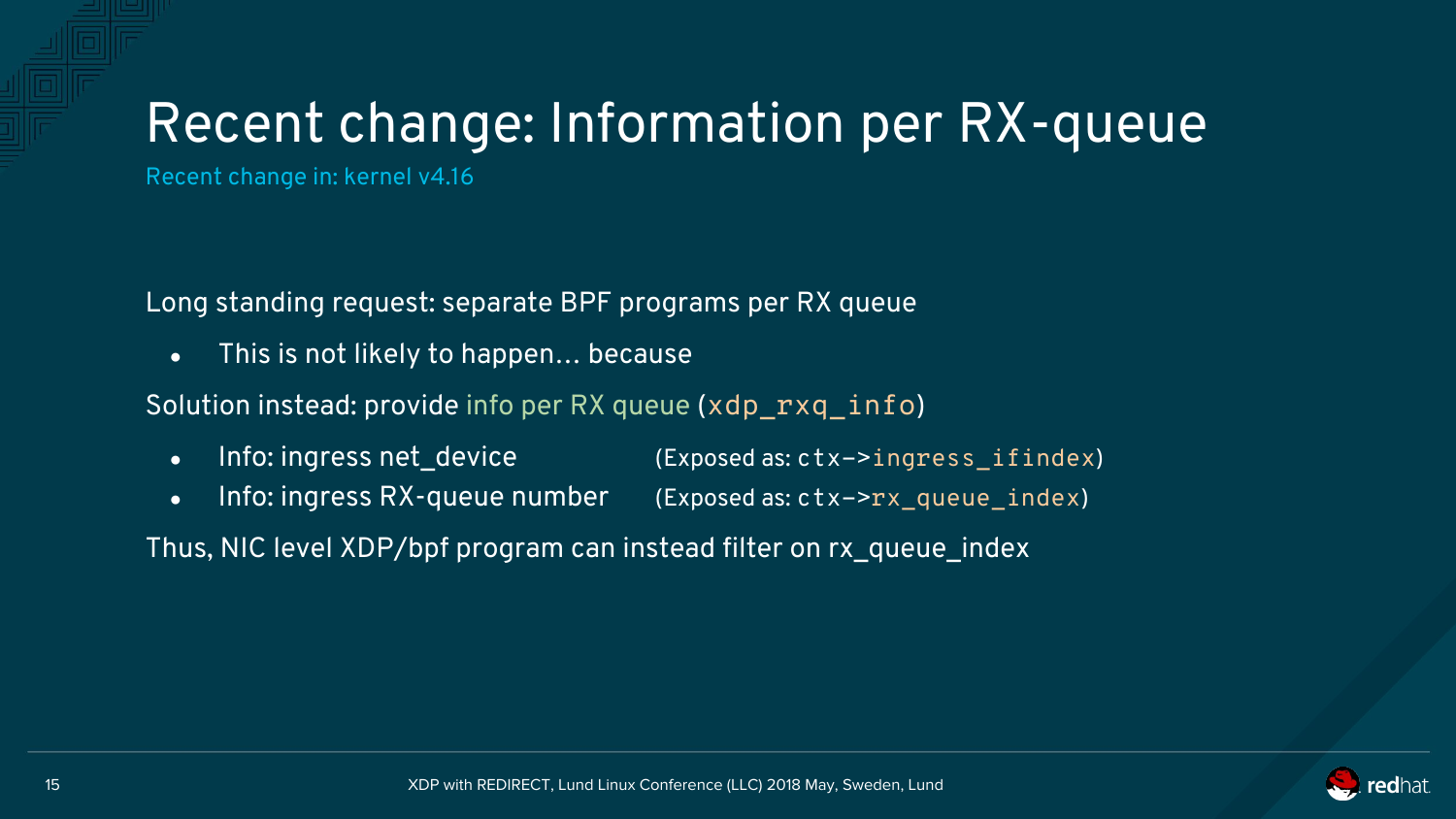# Recent change: queuing via xdp\_frame

Very recent changes: only accepted in net-next (to appear in v4.18)

XDP\_REDIRECT needs to queue XDP frames e.g. for bulking

- Queuing open-coded for both cpumap and tun-driver
- Generalize/standardize into struct xdp frame
- Store info in top of XDP frame headroom (reserved)
	- Avoids allocating memory

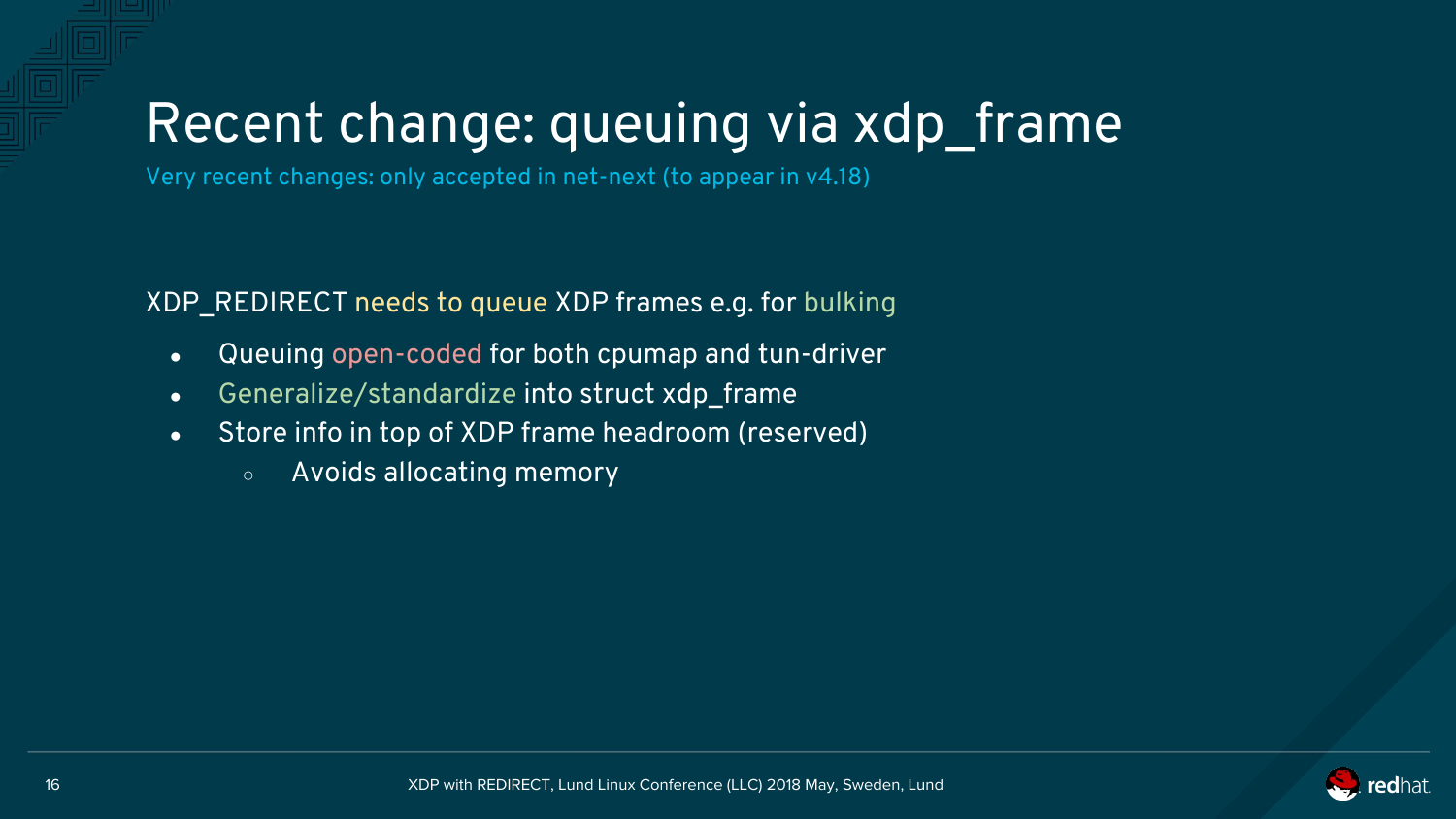# Recent change: Memory return API

Very recent changes: only accepted in net-next (to appear in v4.18)

API for how redirected frames are freed or "returned"

- XDP frames are returned to originating RX driver
- Furthermore: this happens per  $RX$ -queue level (extended  $xdp$  rxq  $info$ )

This allows driver to implement different memory models per RX-queue

• E.g. needed for AF\_XDP zero-copy mode

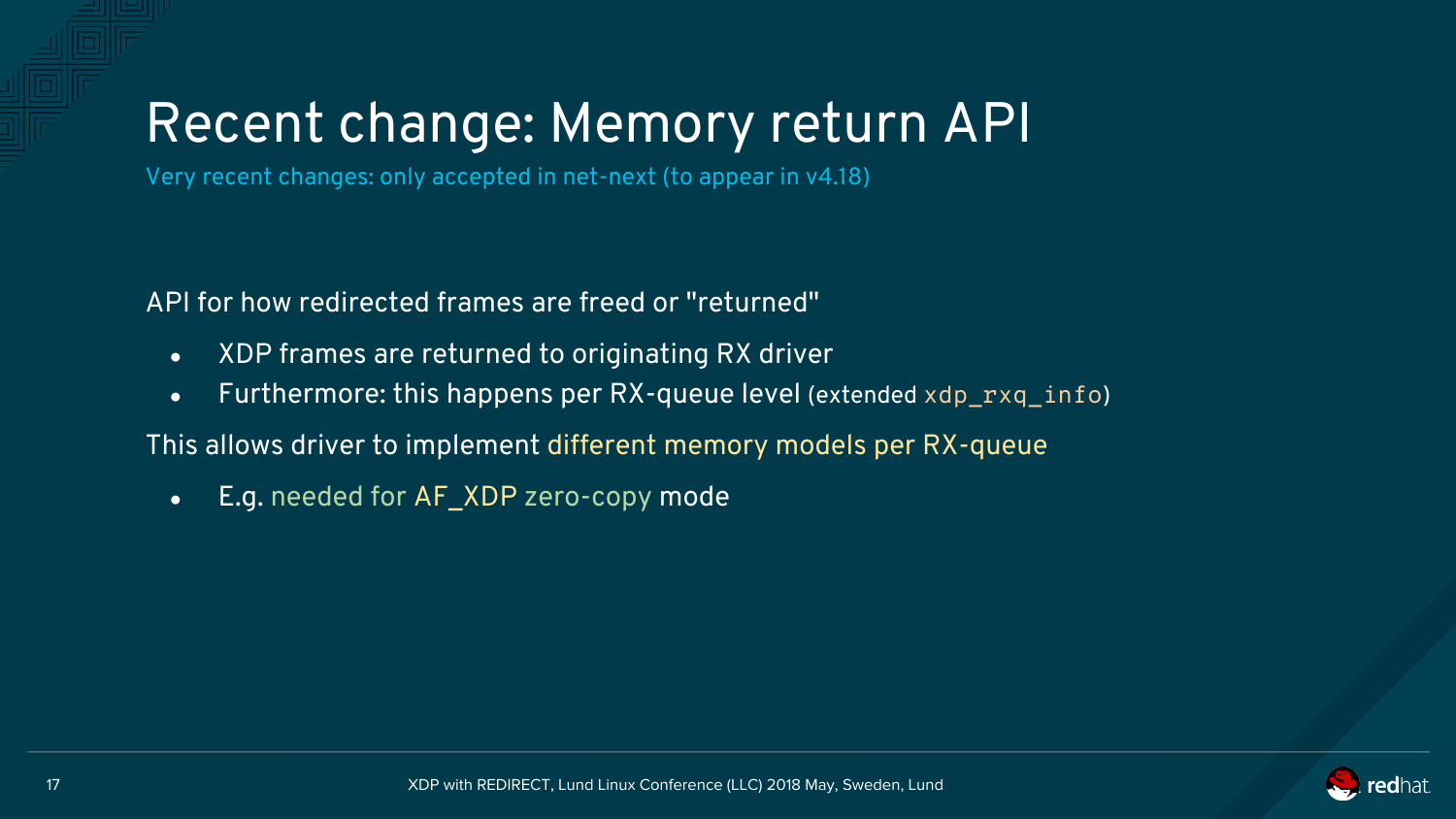#### Next slides Spectre V2 killed XDP performance

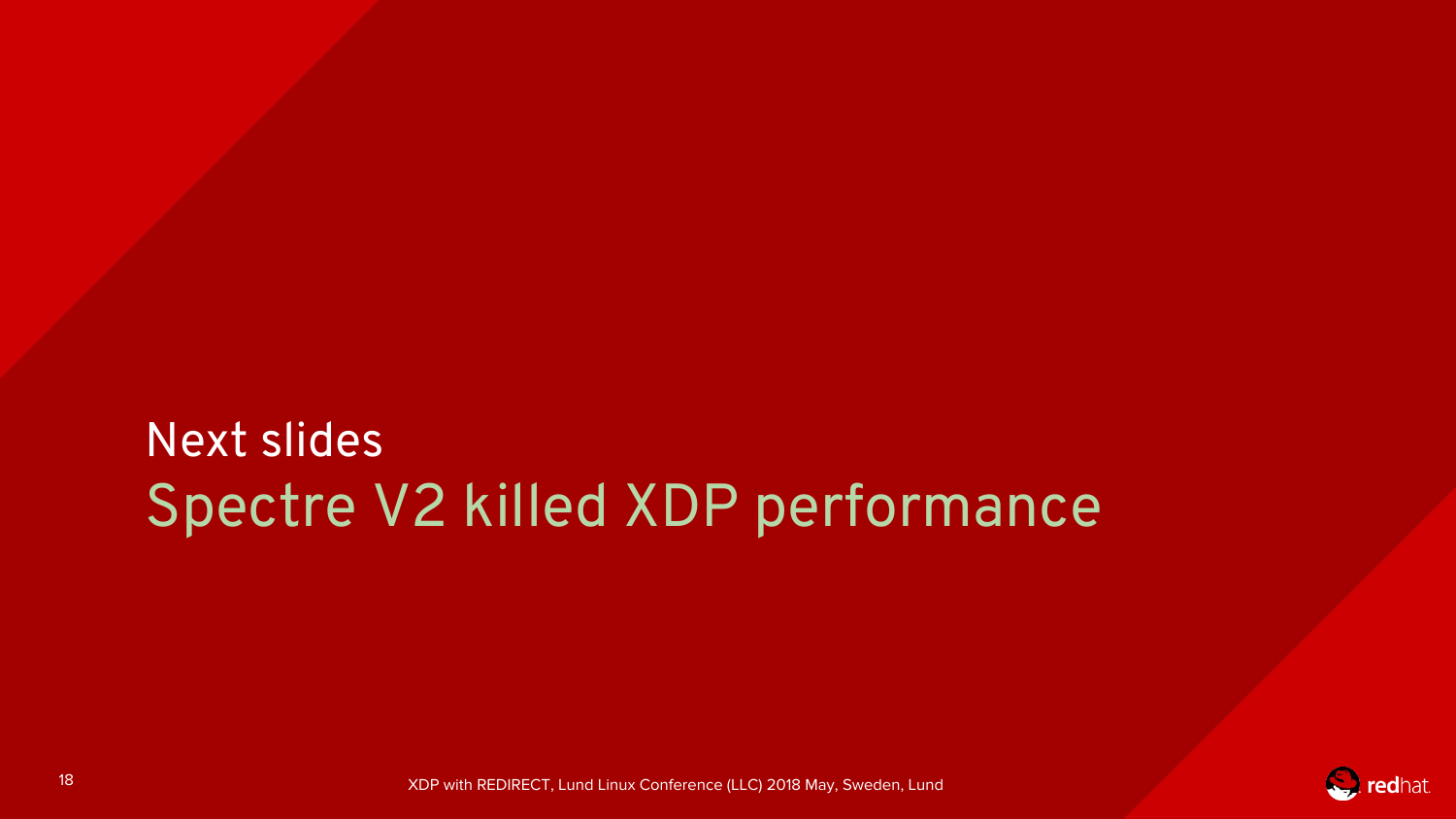# Performance issue: Spectre (variant 2)

CONFIG\_RETPOLINE and newer GCC compiler - for stopping Spectre (variant 2) CPU side-channel attacks

Hey, you killed my XDP performance! (Retpoline tricks for indirect calls)

- Still processing 6 Mpps per CPU core
- But could do approx 13 Mpps before!

Initial through it was net\_device->ndo\_xdp\_xmit call

• Implemented redirect bulking, but only helped a little

Real pitfall: DMA API use indirect function call pointers

• Christoph Hellwig PoC patch show perf return to approx 10 Mpps

Thus, solutions in the pipeline...

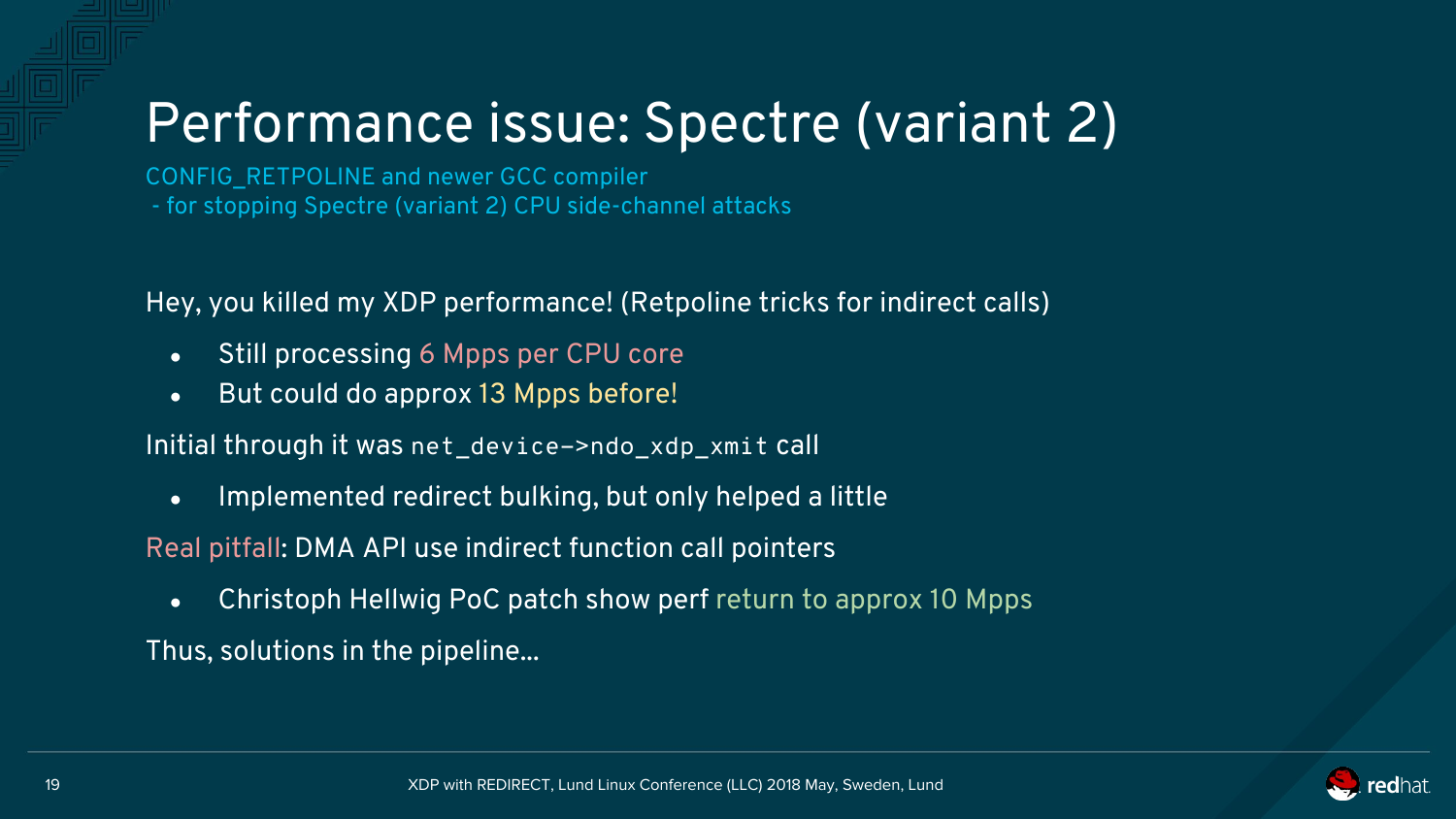# **End slide**

**… Questions?**



**You** 

plus.google.com/+JesperDangaardBrouer

in linkedin.com/in/brouer facebook.com/brouer

f



youtube.com/channel/UCSypIUCgtI42z63soRMONng

XDP with REDIRECT, Lund Linux Conference (LLC) 2018 May, Sweden, Lund